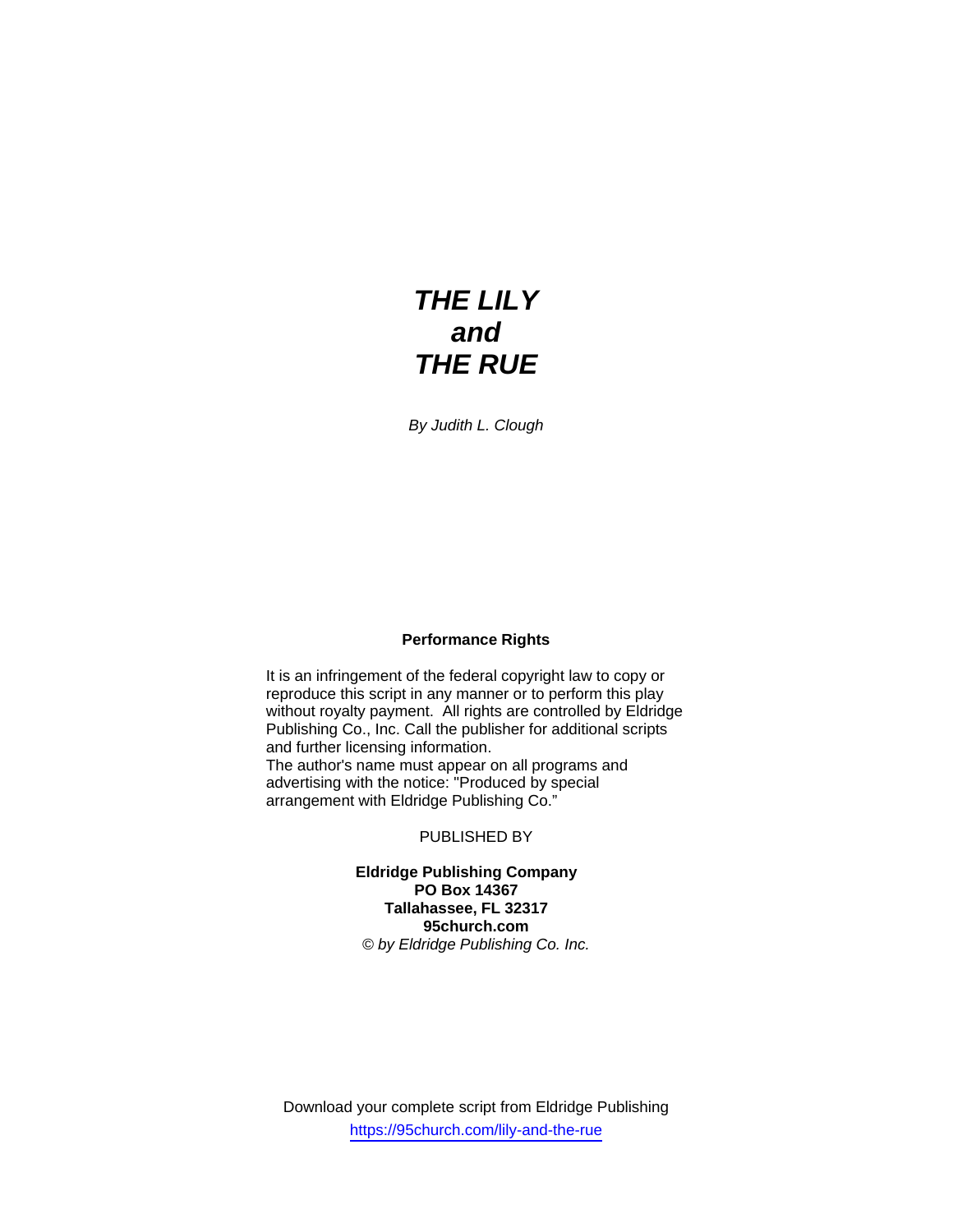# The Lily and The Rue -2-

# **DEDICATION**

This play is gratefully dedicated to the very special people of Harwidale Presbyterian Church Players Guild, without whose love and talent, this play would never have been presented, and to the congregation, without whose warm support, it would **never** have been written.

The Playwright

#### **SYNOPSIS**

**ACT I** 

**Scene 1:** Courtyard in the home of Martha of Bethany **Scene 2:** Courtyard **Scene 3:** Kitchen **Scene 4:** Main room **Scene 5:** Marketplace of Bethany **Scene 6:** Kitchen, two weeks later

**ACT II** 

**Scene 1:** Courtyard **Scene 2:** Main room **Scene 3:** Main room **Scene 4: Near the tombs of Bethany Scene 5:** Near the tombs **Scene 6:** Main room, several months later

**TIME:** 90 minutes, including one 15-minute intermission

**SCENERY:** Wooden bench for courtyard; small table and benches for kitchen; larger table, benches and chairs for main room; stalls and wagons for marketplace; boulders, bushes, etc. for tombs of Bethany.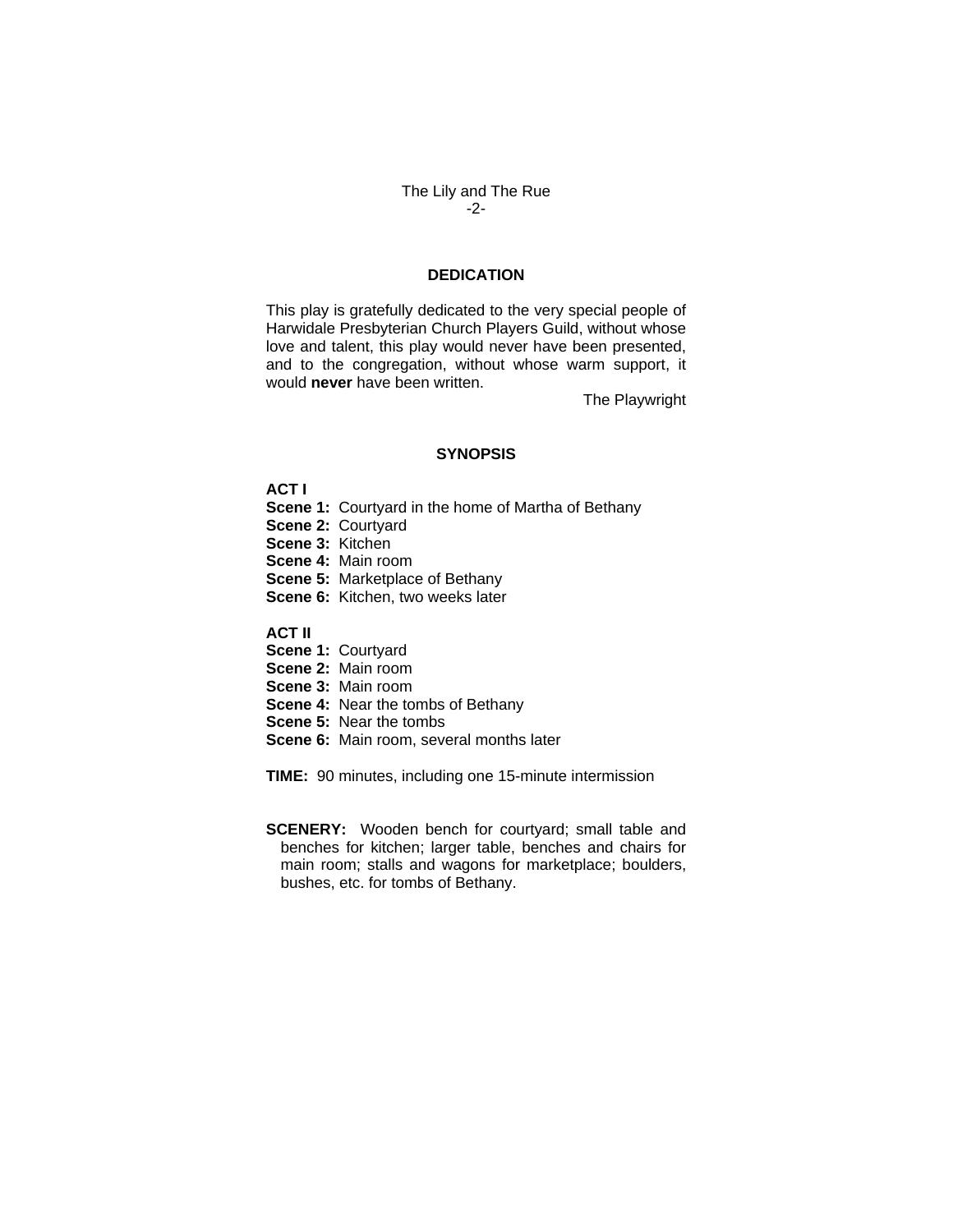## **CAST OF CHARACTERS**

*(3 m, 7 w, extras as disciples)*

- **MARTHA:** A warm, honest, strong woman who has had a great deal of responsibility thrust on her. She has fallen into a trap of self-pity which she sees as no one caring about or helping her.
- **MARY:** A gentle, sweet person whose "gift" of knowing things about others has helped her to live in a dreamy state with little actual responsibility.
- **HANNAH:** An old woman, embittered by her losses of her loved ones, convinced there is no hope for anybody.
- **RACHEL:** A servant woman, sensible, kind, a contemporary of Hannah.
- **JUDITH:** Lively, sensitive teenage girl raised from death by Jesus.
- **REBEKAH:** Judith's mother; loving but firm, used to her wealth and position but not haughty.
- **JESUS CHRIST:** Very warm and understanding.
- **LAZARUS:** A likable, eager young man pampered and mothered by his sisters but not spoiled.

**PHARISEE:** A pompous windbag.

**WOMAN** 

**DISCIPLES** 

- **SCENERY:** Wooden bench for courtyard; small table and benches for kitchen; larger table, benches and chairs for main room; stalls and wagons for marketplace; boulders, bushes, etc. for tombs of Bethany.
- **HAND-HELD PROPS:** Dust cloths, dishes, pottery, baskets, fruits, loaves of bread, bunches of herbs, flowers, vase, jar of anointment.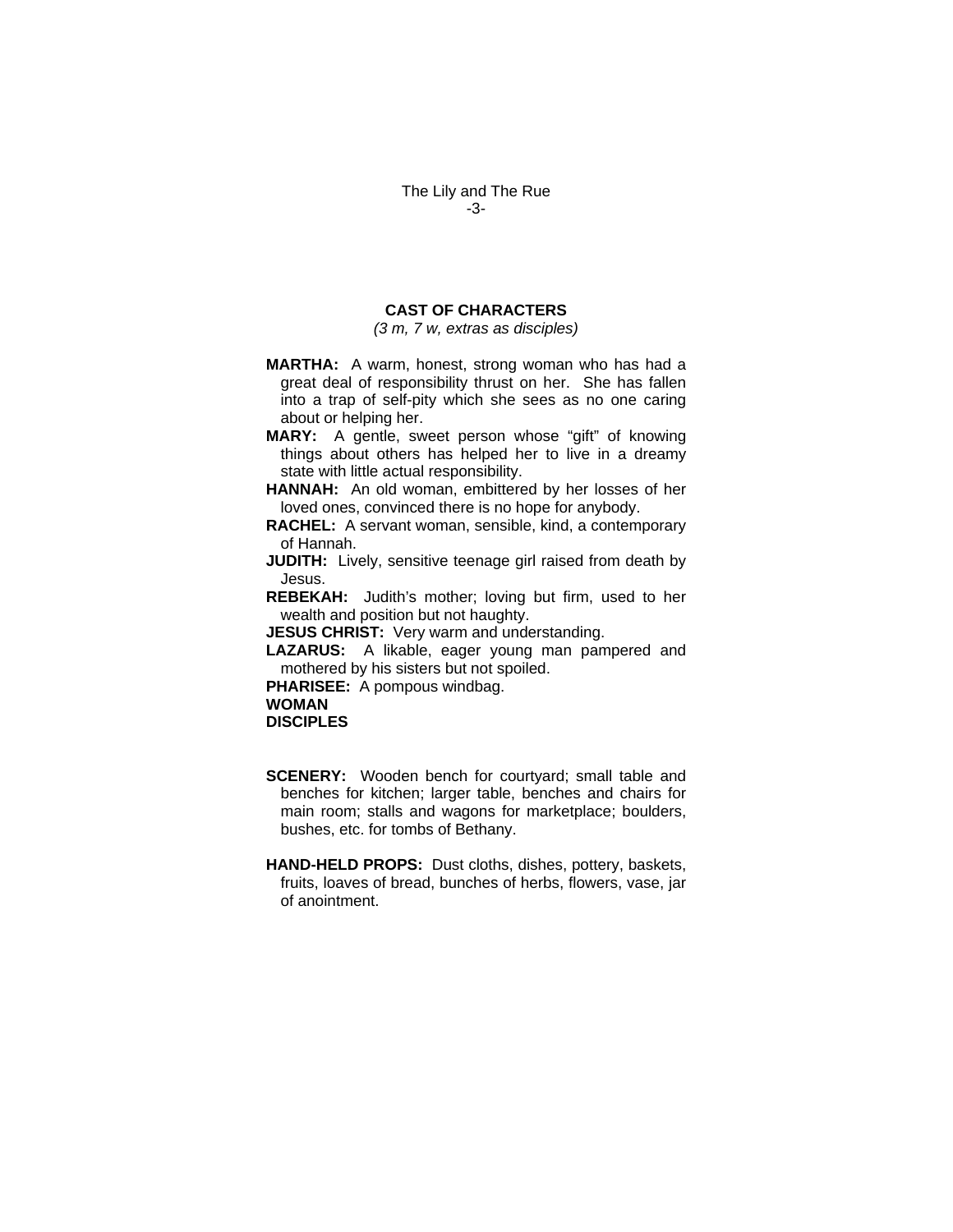#### The Lily and The Rue -4-

#### **ACT I Scene 1**

*(AT RISE: JUDITH enters SR and begins shaking out dust cloths, humming merrily. She does not see LAZARUS enter, SL, who watches her for a minute, then clears his throat.)* 

- JUDITH: *(Startled.)* Oh, my goodness. I didn't see you at all!
- LAZARUS: I'm sorry. I didn't mean to startle you. It's just that you were so busy ... *(Stares at HER.)*
- JUDITH: *(Laughs.)* Oh, I always get involved in anything I do, even if it's only shaking out dust cloths. *(Short pause as SHE stares at HIM.)* Can I help you? Are you looking for someone? My name is Judith.
- LAZARUS: No ... that is, I mean, yes. Well, the truth is ... I live here.
- JUDITH: But ... *(Confused, then understanding.)* Oh, you must be Lazarus. Martha and Mary are always talking about you. *(Getting excited.)* You've been traveling with Him! Oh, tell me all about Him. What is He saying? What is He doing?
- LAZARUS: Well, He's been doing much the same thing as the last time He was here, healing a lot of people, and teaching. *(Starting to get excited.)* You wouldn't believe the crowds that follow Him! And the hundreds of people He's healed! Why, I've seen Him cast out demons, and make cripples walk, and blind men see, and deaf hear ... it's ... it's just incredible!
- JUDITH: Yes, yes, I know. What about the Kingdom of God coming?
- LAZARUS: *(Reluctantly.)* Well, that is a little harder. He talks about it in parables, you know, like leavening in bread or a pearl of great price. I know He's trying to tell us something very important, but I don't understand it, not really. I'm not the only one, though. Most of the disciples don't understand Him either.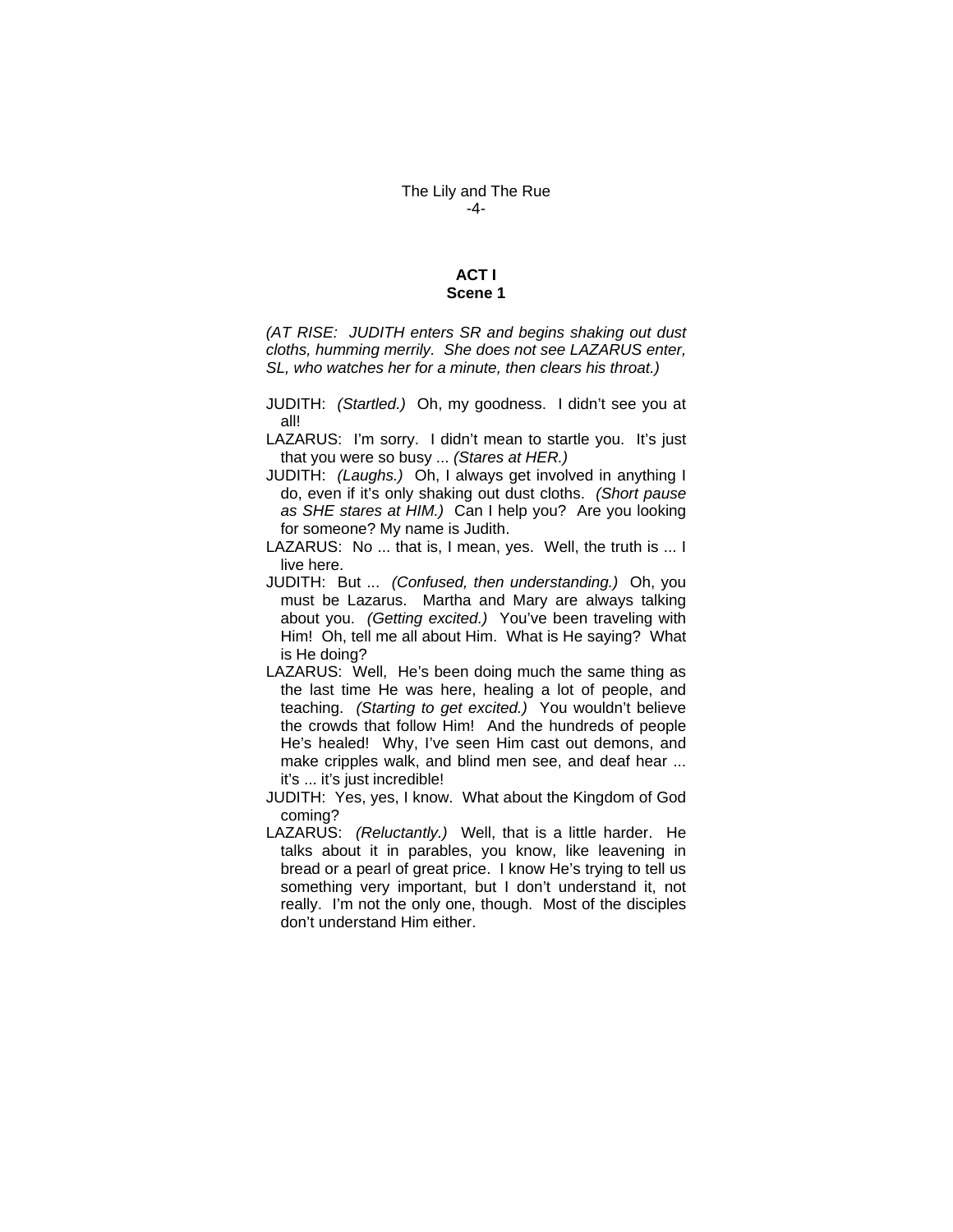## The Lily and The Rue -5-

- JUDITH: I know. *(Quietly.)* He's ... He's not like anyone else.
- LAZARUS: Then you know what I'm talking about. He means so much to me, and I know He loves me, but sometimes He looks at me so sadly, even when He's smiling.

JUDITH: When does He do that?

LAZARUS: Oh, when I'm talking about how great it's going to be when we drive out the cursed Romans and set Him up as king. Judas says ...

JUDITH: Judas of Kerioth, one of the disciples?

- LAZARUS: Yes, isn't he great ... a real patriot! He is convinced that soon the Master will announce that He is the Messiah, and then we will drive out the Romans and restore Israel to glory!
- JUDITH: *(Wryly.)* I suppose Judas has this all thought out?
- LAZARUS: Yes, yes, he has definite plans. He has ... contacts ... and I ... I've been with him to a meeting.
- JUDITH: *(Alarmed.)* Lazarus, you aren't in with the Zealots? They're thieves and murderers and...
- LAZARUS: Well no, not exactly. But I want to be ready to fight when the time comes, and they can teach me ... things. Oh, Judith, it is so hard being patient! I love the Master so much and Israel so much ... I just want to get going and make Him king!
- JUDITH: *(Alarmed.)* Shhhh ... Don't you know the Romans have spies everywhere? Do you want to get Him in trouble? Or your sisters? Oh, your sisters! I forgot! They'll skin me alive for not coming to tell them you're here. Especially Martha.
- LAZARUS: Oh, yes, especially Martha. You'd think she was my mother instead of my older sister, the way she fusses over me. You should have heard the argument when I wanted to go traveling with the Master.
- JUDITH: I can imagine. I've only been here a few days, but already I feel just like I was still at home. Only both of my parents fussed over me, all the time. At least you're a man ... you can get away!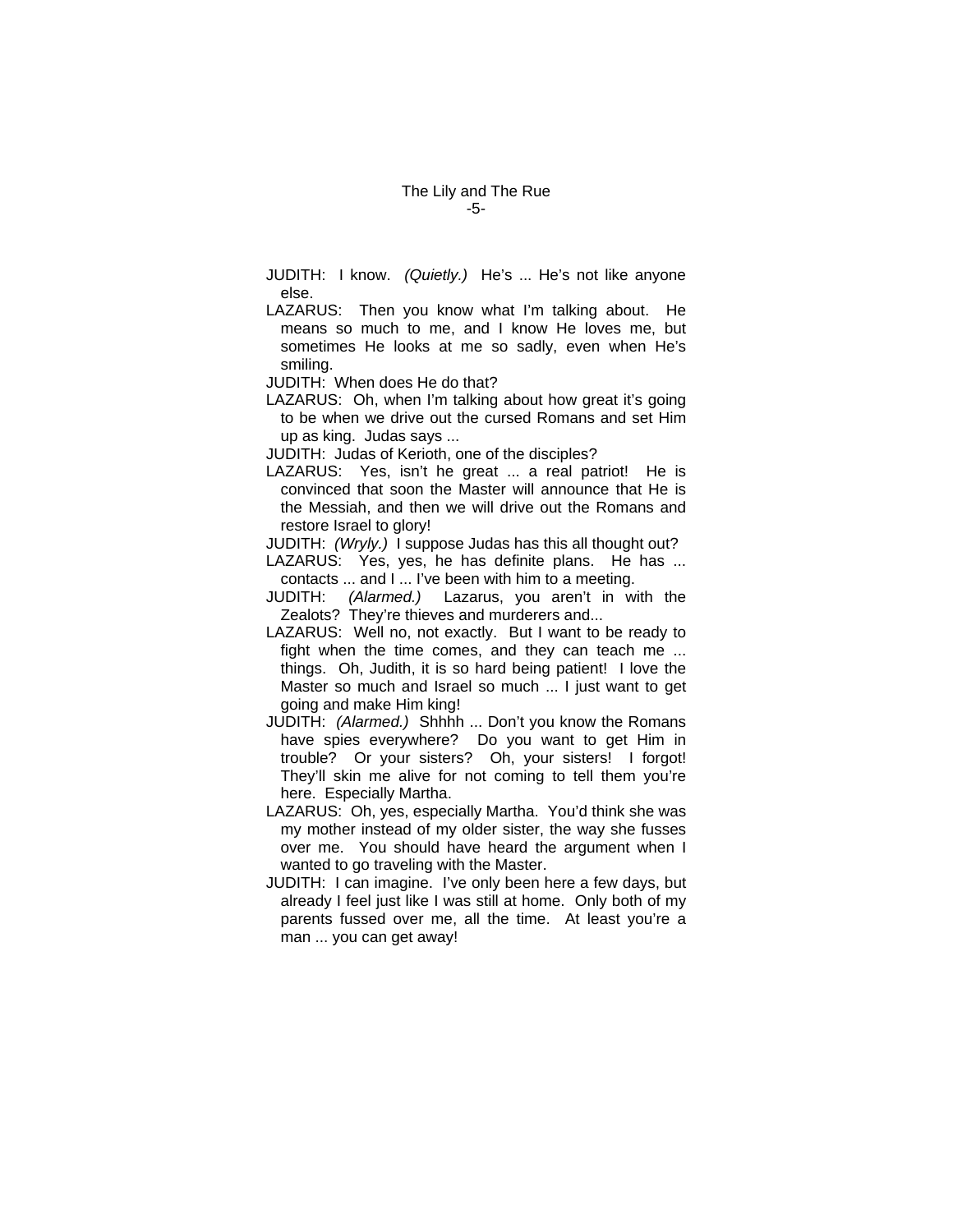# The Lily and The Rue -6-

- LAZARUS: Well, it wasn't easy! You should have seen all the clothing and food and medicines Martha sent. Oh, those herbal remedies of hers! *(Makes a face.)*
- JUDITH: She does love her herb garden, doesn't she? Just as much as Mary loves flowers. That's where she is now, out picking flowers to decorate *... (Horror-struck.) ...* Oh, my! If you're here, that means He can't be far behind!
- LAZARUS: He sent me on to tell Martha He'll be here in about half an hour.
- JUDITH: *(Groans.)* I'm going to lose my job. She'll never forgive me for not running to tell her sooner. She wants everything to be perfect. *(Gathers up cloths distractedly.)*
- LAZARUS: Come on, I'll protect you from my fierce sister. She'll be so glad to see me, she won't dare yell at you. *(BOTH exit.)*